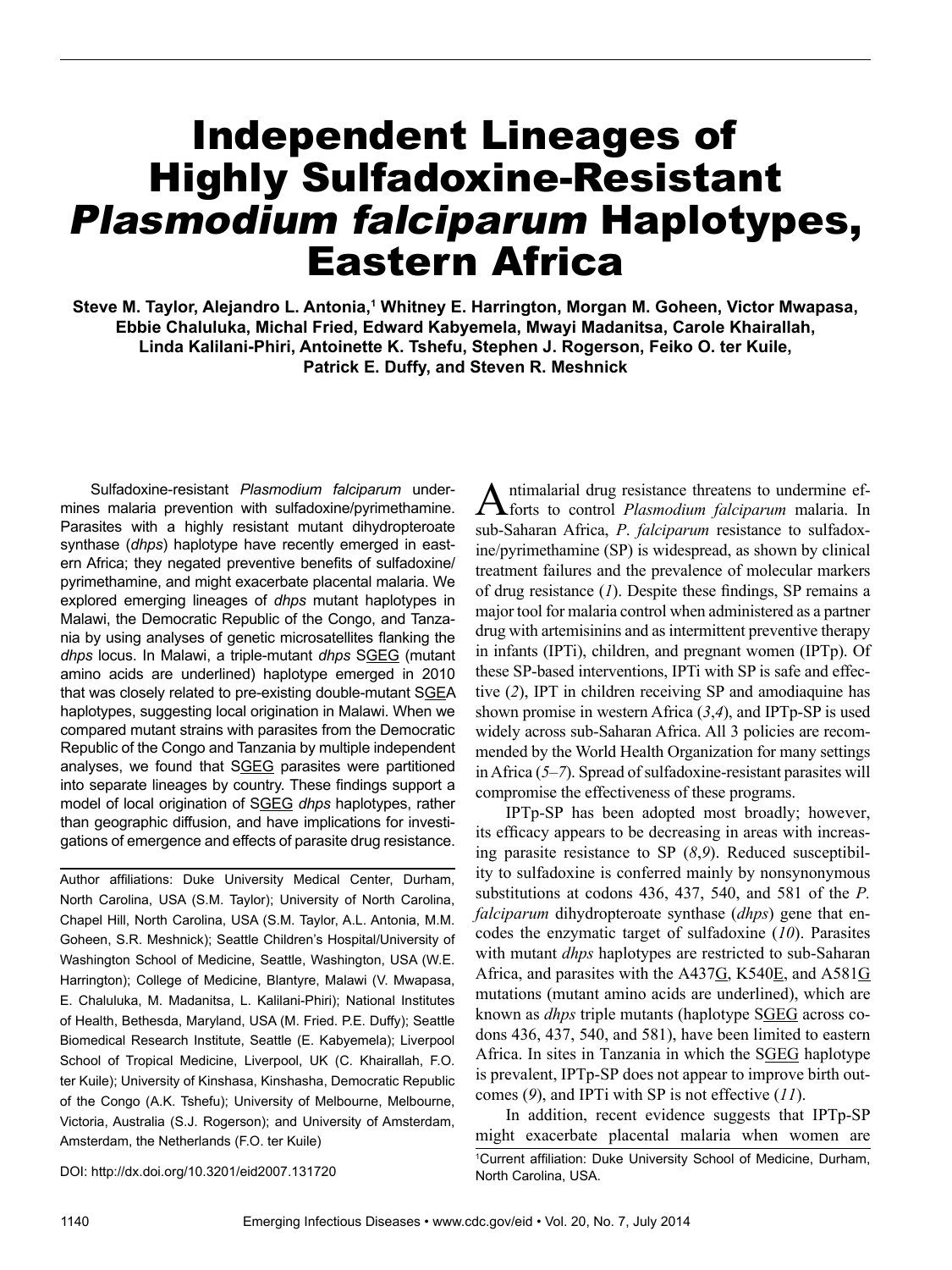infected with parasites that have the A581G mutation in *dhps* (*12*), which suggests that these parasites manifest increased pathogenicity under drug pressure. In contrast, there was no evidence of pathogenicity caused by A581Gbearing parasites in Malawi, and SP retained some efficacy in preventing illness caused by malaria during pregnancy (J. Gutman et al., unpub. data). These contrasting effects of this resistant parasite haplotype suggest that effects of the A581G mutation might vary among populations. However, if parasites from northern Tanzania dessiminate, parasites bearing the *dhps* A581G mutation could broadly undermine malaria control efforts in infants and pregnant women in Africa.

Because of these findings, molecular surveillance for this mutation is critical to assess the durability of SP for malaria prevention. Genetic studies have shown that mutations conferring resistance to chloroquine (*13*) and pyrimethamine (*14*) have arisen only a few times and then diffused across regions and continents. In contrast, resistance to sulfadoxine appears to have arisen independently in multiple locations (*15*,*16*), after originating only in Southeast Asia, followed by export to Africa (supported by global survey findings) (*17*). Efforts to prevent dissemination of the  $A581G$  mutation hinge on understanding whether the mutation arises de novo or is spread among locations.

To better understand the emergence of sulfadoxineresistant *P*. *falciparum* in eastern Africa, we first used microsatellite genotyping to study the emergence of parasites harboring *dhps* haplotypes with the A581G mutation in a longitudinal study in Malawi during 1997–2010 (*8*). We then compared the genetic background of these triplemutant SGEG parasites in Malawi in a cross-sectional analysis with mutant parasite haplotypes from Tanzania and the Democratic Republic of the Congo (DRC). In these 2 investigations, we hypothesized that extant SGEA haplotypes in Malawi would share a genetic lineage with recently emerged SGEG haplotypes, and that these SGEG haplotypes from Malawi would represent a distinct lineage compared with SGEG haplotypes from other settings in eastern Africa.

## **Methods**

## **Ethics**

All participants provided written or oral informed consent. Ethical approval for project activities was provided by the review boards of the Malawi Health Sciences Research Committee, the University of Malawi College of Medicine Research Ethics Committee, the Liverpool School of Tropical Medicine, Macro International, the School of Public Health of the University of Kinshasa, the International Clinical Studies Review Committee of the National Institutes of Health, the Seattle Biomedical Research Institute,

the Tanzanian National Institute for Medical Research, and the University of North Carolina.

## **Sample Collection**

Parasites from Malawi were obtained from peripheral blood of women who delivered children at Queen Elizabeth Central Hospital in Blantyre, Malawi, during 1997–2005 (*18*). In 2010, consecutive women who delivered children at study sites near Blantyre were offered enrollment into an observational study (F.O. ter Kuile et al., unpub. data). Dried blood spots were prepared from maternal peripheral and placental blood of enrollees.

Parasites from the DRC were obtained from adults in the 2007 Demographic and Health Survey (*19*). Parasites from Tanzania were obtained from placental blood of pregnant women delivering at Muheza Designated District Hospital during 2002–2005 (*12*).

## **Genotyping Procedures**

For parasites from Malawi and DRC, genomic DNA was extracted from dried blood spots by using Chelex-100 or a PureLink 96 DNA Kit (Life Technologies, Grand Island, NY, USA), and *P. falciparum* was detected by using real-time PCR (*19*). These parasites were genotyped at *dhps* loci by using amplification and Sanger sequencing (*18*,*20*), and only those with pure A581G genotypes were genotyped at microsatellites. For parasites from Tanzania, the mutant alleles A437G and K540E are nearly fixed; A581G was identified by pyrosequencing (*12*). We classified parasites as having  $A581G$  if the mutant allele frequency was ≥90% within the parasitemia level of the person.

Five microsatellite loci flanking the *dhps* gene were genotyped in all isolates: –2.9 and –0.13 kB upstream, and 0.03, 0.5, and 9 kB downstream of *dhps* (*20*). PCR products of amplifications of individual loci were sized on a 310 Genetic Analyzer (Applied Biosystems, Foster City, CA, USA), and allele lengths were scored by using GeneMapper v4.1 (Applied Biosystems). In specimens with multiple peaks, the major peak was analyzed. All specimens were amplified and sized in parallel with genomic DNA from *P. falciparum* isolate 3D7 (American Type Culture Collection, Manassas, VA, USA). These controls were used to correct allele lengths to account for batch variability in fragment sizing.

## **Data Analyses**

We computed heterozygosity  $(H_e)$  of microsatellite loci by using GenAlEx v6.5 (*21*) to quantify the degree of selection on mutant haplotypes. To assess relatedness among *dhps* haplotypes in Malawi during 1997–2010, we used GenAlEx to compute  $\Phi_{pr}$  by analysis of molecular variance (AMOVA) with 999 permutations over the whole population (*22*) and the Nei genetic distance (*23*) among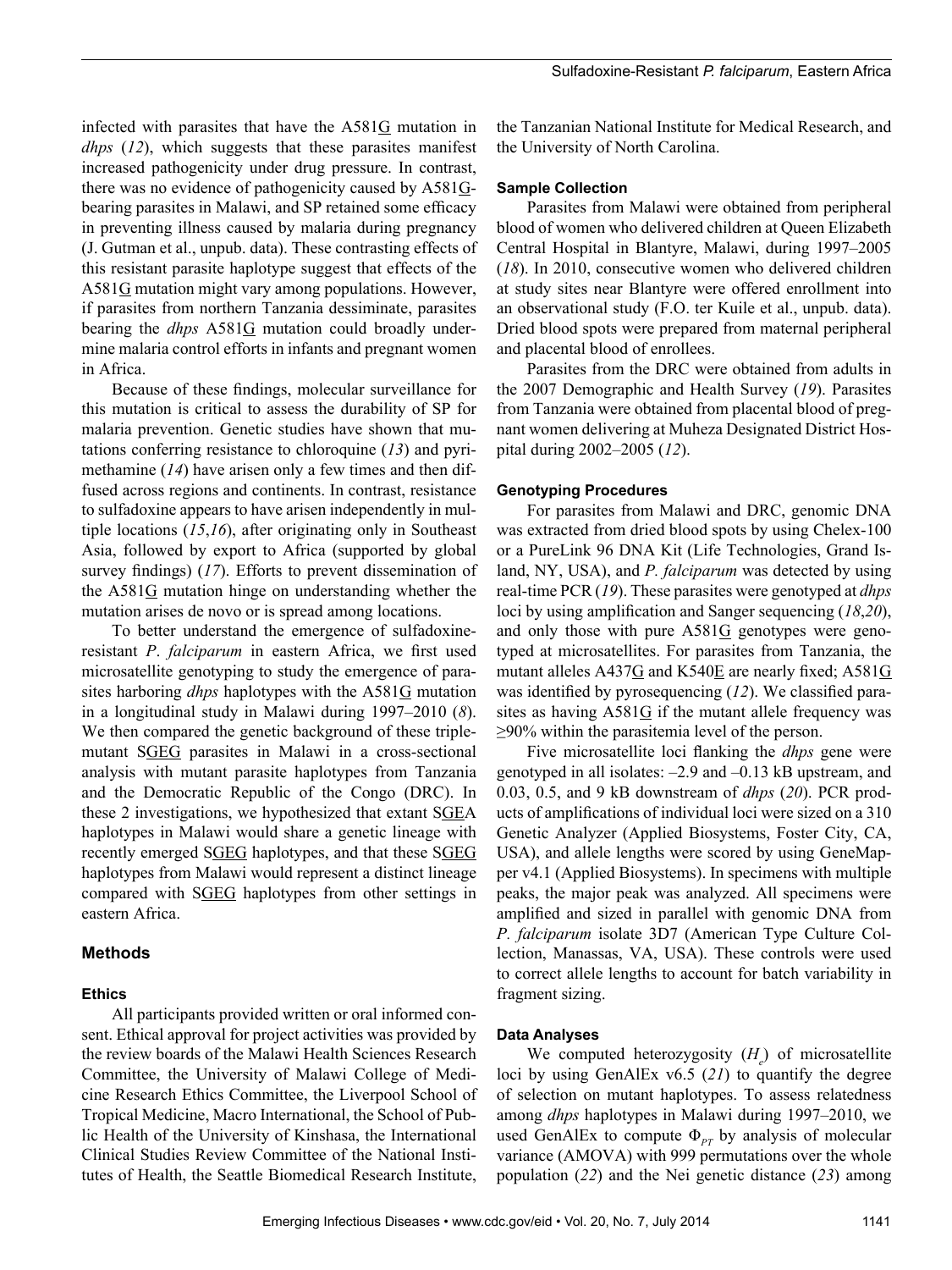*dhps* haplotypes and years based on microsatellite profiles. We inputted  $\Phi_{PT}$  values computed by AMOVA into a principal coordinates analysis (PCoA) in GenAlEx.

We further characterized these relationships with a network analysis. To characterize these relationships, we assigned unique haplotypes based on microsatellite profiles for the 91 isolates for which we had successfully genotyped all microsatellite loci. These unique haplotypes were inputted into NETWORK v4.6.1.1 (*24,25*), and weights were assigned to each locus in inverse proportion to the  $H_e$ , of the locus, as calculated above.

In cross-sectional analysis of parasite populations from eastern Africa defined by location and *dhps* haplotype, we first used GenAlEx to compute pairwise linear genetic distances and  $\Phi_{PT}$  (by using AMOVA with 999 permutations over the full population) and then used SPAGeDi v1.4 (*26*) to compute pairwise  $R_{ST}$  (by using jackknifing with 1,000) permutations). We inputted pairwise tri-distance matrices of linear genetic distance, Φ<sub>*PT*</sub>, and R<sub>ST</sub> into separate PCoAs in GenAlEx. For testing of statistical significance, we considered a p value of 0.05 as sufficient to reject the null hypothesis and used the Bonferroni correction when computing multiple comparisons.

We constructed a neighbor-joining (NJ) network to estimate a phylogeny of *dhps* haplotypes circulating in eastern Africa. To construct this network, we first computed pairwise linear genetic distances among all 193 isolates in GenAlEx; this distance matrix was used to compute an unrooted NJ tree in PHYLIP v3.67 (*27,28*), which was computed agnostic to *dhps* haplotype and geographic location and rendered in R v3.0.1. Missing alleles precluded computation of a median-joining network with NETWORK (online Technical Appendix Table 1, http://wwwnc.cdc.gov/ EID/article/20/7/13-1720-Techapp1.pdf).

We investigated population structure of the *dhps* haplotypes from these 193 isolates by using STRUCTURE v2.3.4, a clustering algorithm designed to infer and assign individuals to subpopulations (*29*). Although it was not specifically designed to identify population structure based on linked loci, we used STRUCTURE to test our a priori hypothesis of distinct subpopulations based on *dhps* haplotype and location (*30*). We performed 3 analyses: first, of all 193 parasites of all *dhps* haplotypes; second, of 116 parasites with any mutant *dhps* haplotype; and third, of 32 parasites with only the triple-mutant SGEG *dhps* haplotype. We performed 5 simulations each at values of *K*estimated populations from 1 to 20, and estimated the true *K* a posteriori by using estimations in STRUCTURE, as well as using the method of Evanno et al. (*31*)

## **Results**

#### **Longitudinal Analyses of Parasites in Malawi**

We first tested 114 *P. falciparum* isolates from Malawi collected during 1997–2010. We identified 25 wildtype SAKA parasites, 1 single-mutant SGKA, 68 doublemutant SGEA, 10 triple-mutant SGEG, and 10 with other *dhps* haplotypes, including AAKA, AGEA, AGKA, and SAEA. Among major haplotypes, we observed reductions in microsatellite allele mean heterozygosity ( $H_e$ ) in parasites having double-mutant S**GEA** (*H<sub>e</sub>* 0.454, SE 0.076) and triple-mutant SGEG *dhps* haplotypes ( $H_e$  0.485, SE 0.134) compared with those from wild-type parasites (*H* 0.798, SE 0.064). These findings are consistent with positive selection on mutant haplotypes, presumably caused by sulfadoxine pressure.

Given the recent emergence of triple-mutant SGEG haplotype in 2010, we investigated its relationship with the double-mutant SGEA haplotype that had become fixed in this population by 2005 (*32*). To quantify genetic relatedness among years and major *dhps* haplotypes, we first computed pairwise  $\Phi_{pr}$  values and Nei genetic distance among major *dhps* haplotypes binned by year. In these analyses, SGEA haplotypes were closely related to each other during 1997–2005 (Φ<sub>*PT*</sub> values 0.008–0.065, Nei value 0.016–0.073) and closely related to the SGEG haplotype that emerged by 2010 ( $\Phi_{PT}$  0.082, Nei value 0.049) (Table). We inputted  $\Phi_{PT}$  estimates into a PCoA to better visualize divergence among haplotypes by year. In this analysis, coordinates 1 and 2 explained 96.3% of the variance; SGEA haplotypes from all years clustered with SGEG haplotypes from 2010, which suggested a shared lineage in Malawi of mutant *dhps* haplotypes during 1997–2010 (online Technical Appendix Figure 1).

| Table. Pairwise $\Phi_{PT}$ values and Nei genetic distances among major Plasmodium falciparum dhps haplotypes by year, Malawi* |           |           |           |           |           |            |            |
|---------------------------------------------------------------------------------------------------------------------------------|-----------|-----------|-----------|-----------|-----------|------------|------------|
|                                                                                                                                 | SAKA.     | SAKA.     | SGEA,     | SGEA,     | SGEA,     |            |            |
| Haplotype, year                                                                                                                 | 1997-1999 | 2000-2003 | 1997-1999 | 2000-2003 | 2004-2005 | SGEA, 2010 | SGEG, 2010 |
| SAKA, 1997-1999                                                                                                                 |           | 0.251     | 0.470     | 0.693     | 0.818     | 1.095      | 1.044      |
| SAKA, 2000-2003                                                                                                                 |           |           | 0.362     | 0.264     | 0.200     | 0.350      | 0.162      |
| SGEA, 1997-1999                                                                                                                 | 0.249     | 0.331     |           | 0.02      | 0.073     | 0.429      | 0.246      |
| SGEA, 2000-2003                                                                                                                 | 0.295     | 0.347     | 0.008     |           | 0.016     | 0.302      | 0.096      |
| SGEA, 2004-2005                                                                                                                 | 0.318     | 0.404     | 0.065     | 0.030     |           | 0.300      | 0.049      |
| SGEA, 2010                                                                                                                      | 0.299     | 0.380     | 0.298     | 0.243     | 0.237     |            | 0.031      |
| SGEG, 2010                                                                                                                      | 0.243     | 0.299     | 0.202     | 0.155     | 0.082     | 0.015      |            |

\*Values for *dhps* haplotypes are defined by amino acids at codons 436, 437, 540, and 581. Mutant amino acids are underlined and in bold. Pairwise  $\Phi_{PT}$ values are shown below the diagonal; values in bold have a p value <0.05 (after Bonferroni correction for multiple comparisons) based on 999 permutations. Nei unbiased genetic distances are shown above the diagonal.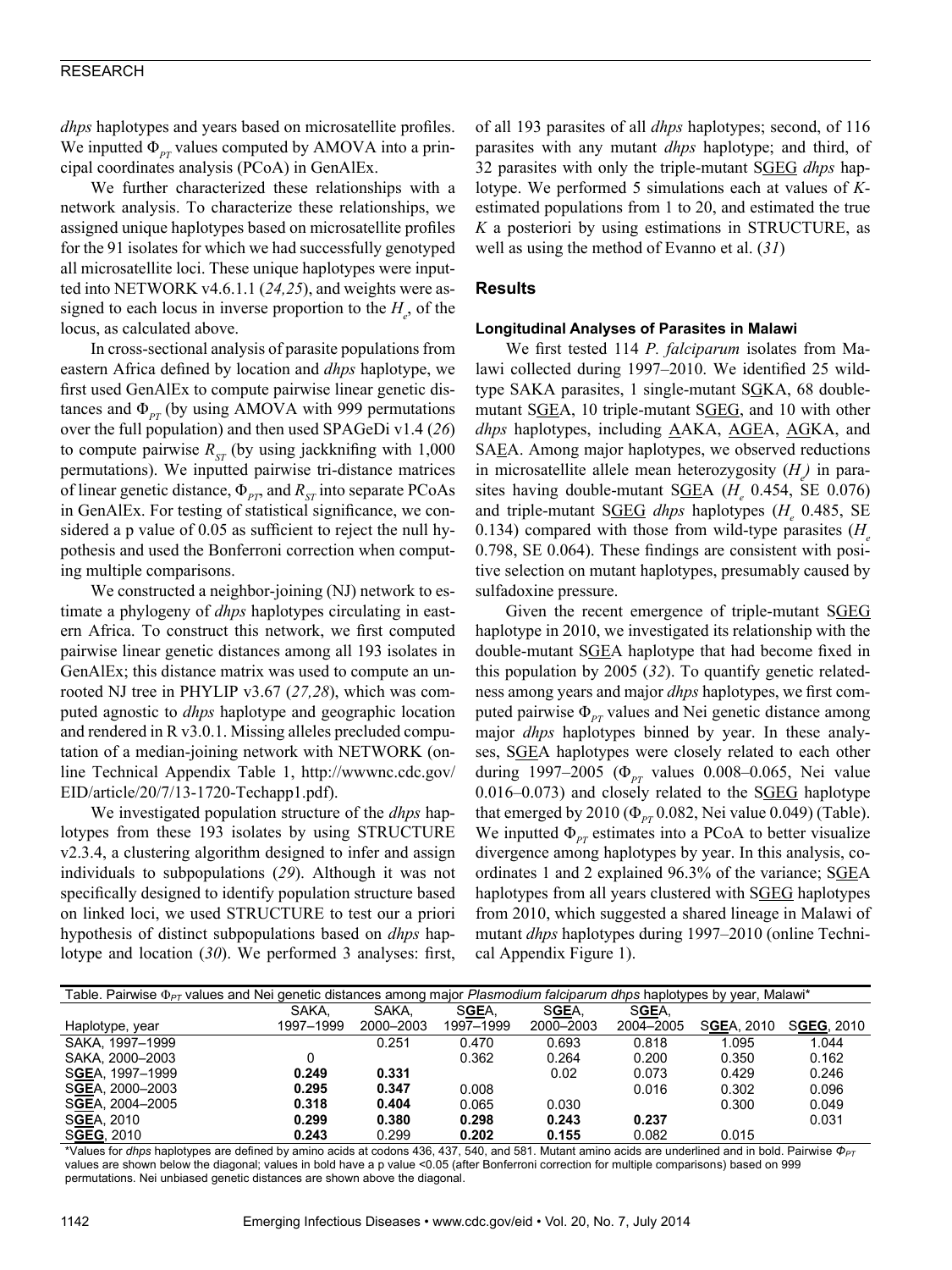We further investigated this finding by using network analysis. To perform this analysis, we constructed a median-joining network of wild-type and mutant haplotypes by year based on microsatellite profiles (Figure 1). In this analysis, we observed clustering of triple-mutant SGEG haplotypes from 2010 in a network of double-mutant SGEA haplotypes, as well as substantial sharing of microsatellite profiles among SGEA parasites from different years and with SGEG parasites. These 2 observations suggest a shared lineage of evolved mutant *dhps* haplotypes in Malawi.

## **Cross-sectional Analyses of Parasite Haplotypes for Eastern Africa**

Clinical consequences of infections with parasites bearing the *dhps* A581G mutation appear to vary among study sites in Africa. In Tanzania, these parasites have been associated with exacerbation of placental inflammation in women who received IPTp (*12*) and failure of IPTp-SP to prevent low birthweight of infants (*33*). In Malawi, these phenomena have not yet been observed. Because of these differing effects, we speculated that haplotypes bearing the A581G mutation may also differ among sites.

We conducted a cross-sectional analysis of parasites from 2 additional cohorts: 1) adults sampled in 2007 from the eastern DRC (*19*), and 2) pregnant women who gave birth and were enrolled during 2002–2005 in Muheza, Tanzania (*12*). In total, we compared the genetic relationships among 193 parasites grouped into 7 parasite populations: wild-type

(SAKA) isolates from the DRC ( $n = 53$ ) and Malawi ( $n =$ 24), those bearing double-mutant (SGEA) haplotypes from the DRC ( $n = 17$ ) and Malawi ( $n = 67$ ), and those bearing triple-mutant (SGEG) haplotypes from the DRC ( $n = 5$ ), Malawi ( $n = 10$ ), and Tanzania ( $n = 17$ ). Fragment lengths are shown in online Technical Appendix Table 1.

We quantified divergence of these 7 populations based on microsatellite allele lengths by using 3 population genetic metrics: linear genetic distance,  $\Phi_{\rho r}$  and  $R_{\rm ST}$ . Linear genetic distance is a simple Euclidean genetic distance metric, and  $\Phi_{\text{PP}}$  and  $R_{\text{ST}}$  are variations of Wright F-statistics that quantify divergence and estimate its variance (*22,34*). Among S**GEG** parasites from Malawi and Tanzania, Φ<sub>PT</sub>  $(0.420, p = 0.001)$  and  $R_{ST}$  (0.436, p<0.0001) indicated significant divergence after Bonferroni correction for multiple comparisons (online Technical Appendix Table 2); Φ<sub>PT</sub> and  $R_{cr}$  for other pairwise comparisons among SGEG parasites from Malawi, the DRC, and Tanzania were not significant but suggested similar divergence (values >0.420).

We visualized the output of each of these metrics with separate PCoAs (Figure 2; online Technical Appendix Figure 2). In the PCoAs of genetic distance,  $\Phi_{\rho r}$  and  $R_{\rho s}$  the first 2 coordinates accounted for 89%, 94.3%, and 96% of variance in values, respectively. In each PCoA plot, SGEG parasites from Malawi, the DRC, and Tanzania were consistently distant from each other in the 2 plotted dimensions, and other relationships among populations were variable. These analyses suggested divergence of SGEG haplotypes in Malawi, Tanzania, and the DRC.



Figure 1. Genetic relatedness of *Plasmodium falciparum* dihydropteroate synthase (*dhps*) haplotypes from Malawi over time based on median-joining network of microsatellite profiles. Median-joining network was calculated based on microsatellite profiles for 91 parasites with full genotype data. Colors indicate year and *dhps* haplotype, nodes are proportional to the number of parasites with that microsatellite profile, red nodes are hypothetical profiles inserted by the program to calculate a parsimonious network, and branch lengths are arbitrary. Values were computed in NETWORK v4.6.1.1. (*24,25*). The *dhps* haplotypes are defined by amino acids at codons 436, 437, 540, and 581. Mutant amino acids are underlined and in bold. SAKA, wild-type; SGEA and SGEG, mutants.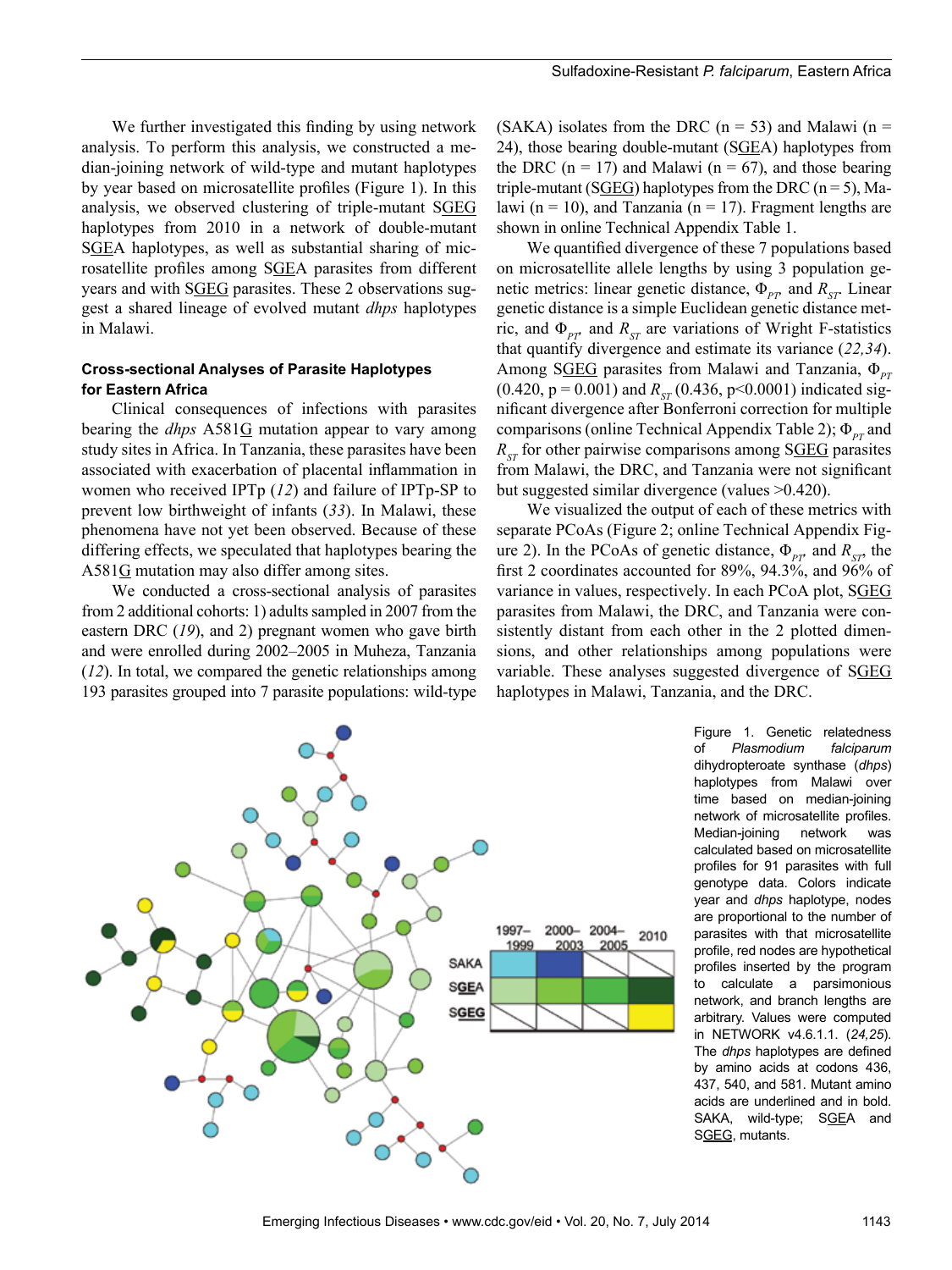

Figure 2. Principal coordinates analyses of wild-type (SAKA) and mutant (S**GE**A and S**GEG**) *Plasmodium falciparum* dihydropteroate synthase (*dhps*) halotypes from eastern Africa based on analysis of variance ( $R_{\rm cr}$ ). Pairwise R<sub>ST</sub> values were computed with SPAGeDi (26) for microsatellite profiles of 7 populations of parasites defined by *dhps* haplotype and location: SAKA parasites from Malawi (n = 24) and the Democratic Republic of the Congo (DRC) ( $n = 53$ ) (blue dots); SGEA parasites from Malawi ( $n = 67$ ) and DRC ( $n = 17$ ) (green dots); and SGEG parasites from DRC ( $n = 5$ ), Malawi ( $n = 10$ ), and Tanzania ( $n = 17$ ) (yellow dots). These pairwise values were inputted into principal coordinates analyses in GenAlEx (*21*), in which coordinates 1 and 2 cumulatively accounted for 96% of the variance. The *dhps* haplotypes are defined by amino acids at codons 436, 437, 540, and 581. Mutant amino acids are underlined and in bold.

To further investigate this apparent divergence of SGEG haplotypes, we computed an NJ network based on pairwise linear genetic distances among all 193 isolates. This phylogenetic analysis, which was computed agnostic to country and *dhps* haplotype, clustered all 17 SGEG parasites from Tanzania distinctly from 8 of the 10 SGEG parasites from Malawi; haplotypes in these clusters were also distinct from 3 of the 5 SGEG parasites from the DRC (Figure 3). A large number of SGEA parasites from Malawi also clustered closely with SGEG parasites from Tanzania, which suggested some shared lineage. This inferred phylogeny further suggests that triple-mutant *dhps* haplotypes from Tanzania and Malawi bearing the A581G substitution have arisen independently.

To further investigate this partition of *dhps* lineages, we performed an analysis of population structure. The first analysis of all 193 wild-type and mutant parasites partitioned only *dhps* haplotypes into mutant and wild-type, irrespective of geographic location. When restricted to the 116 parasites with mutant *dhps* haplotypes, the program partitioned the dataset into 3 clusters with 99.9% posterior probability; these 3 clusters directly corresponded to geographic location but were irrespective of *dhps* haplotype, which suggested separate lineages of mutant *dhps* haplotypes in Malawi, the DRC, and Tanzania (Figure 4, panel A). In an analysis restricted to the 32 parasites bearing the SGEG *dhps* haplotype, 2 population clusters were identified with the highest posterior probability. All SGEG parasites from Tanzania were assigned to 1 cluster, and

SGEG parasites from Malawi and the DRC were assigned to a second cluster (Figure 4, panel B). These analyses further suggest that lineages of triple-mutant *dhps* haplotypes bearing the A581G mutation from Malawi and Tanzania are divergent.

### **Discussion**

In these longitudinal and cross-sectional analyses of *P*. *falciparum* haplotypes from eastern Africa that were associated with high-level parasite sulfadoxine resistance, we demonstrated emergence of a distinct lineage of triple-mutant *dhps* haplotypes in Malawi. In comparative analyses, these *dhps* triple-mutant SGEG haplotypes from Malawi were strongly divergent from haplotypes collected in northern Tanzania, which suggested independent emergence of this drug-resistant haplotype in these 2 settings in eastern Africa. This parasite haplotype appears to undermine efficacy of SP in preventing *P*. *falciparum* infection in infants and pregnant women (*9*,*11*); its spread could undermine current and nascent malaria control programs that are predicated on SP efficacy. To guide malaria control policies that use SP, surveillance of molecular markers of *P. falciparum* drug resistance need to be complemented by clinical studies of effects of these parasite mutations on maternal and infant birth outcomes.

Our data indicate that triple-mutant SGEG *dhps* haplotypes from Malawi, Tanzania, and the DRC represent distinct lineages. The circumscribed regional distribution is well described for single-mutant and double-mutant *dhps* haplotypes across sub-Saharan Africa (*15,20*), but our study describes this phenomenon on a subregional scale with the emerging, more highly resistant triple-mutant SGEG haplotype. In our analyses, support for this genetic divergence derives from population genetic metrics, including genetic distance and F-statistics (online Technical Appendix Table 2), PCoA (Figure 2; online Technical Appendix Figure 2), unsupervised haplotype phylogeny (Figure 3), and inferred population structure (Figure 4).

Parasites from Malawi and Tanzania were most consistently partitioned into distinct SGEG lineages and showed statistically significant divergence by  $\Phi_{PT}$  (0.42,  $p = 0.001$ ) and  $R_{ST}$  (0.436, p<0.0001) (online Technical Appendix Table 2), visually apparent partitioning in an NJ network (Figure 3) and in PCoA (Figure 2), and assignment to separate subpopulations in a probabilistic clustering algorithm (Figure 4). In a previous study, double-mutant SGEA haplotypes in eastern Africa (including Malawi, Tanzania, and eastern DRC) shared a common lineage (*15*). Our study supports this finding for parasites from Malawi and the DRC, with closely related SGEA parasites identified by  $\Phi_{PT}$  (0.017, p = 0.228) and  $R_{ST}$  $(0.0164, p = 0.4306)$  (online Technical Appendix Table 2). Our data suggest that despite this shared double-mutant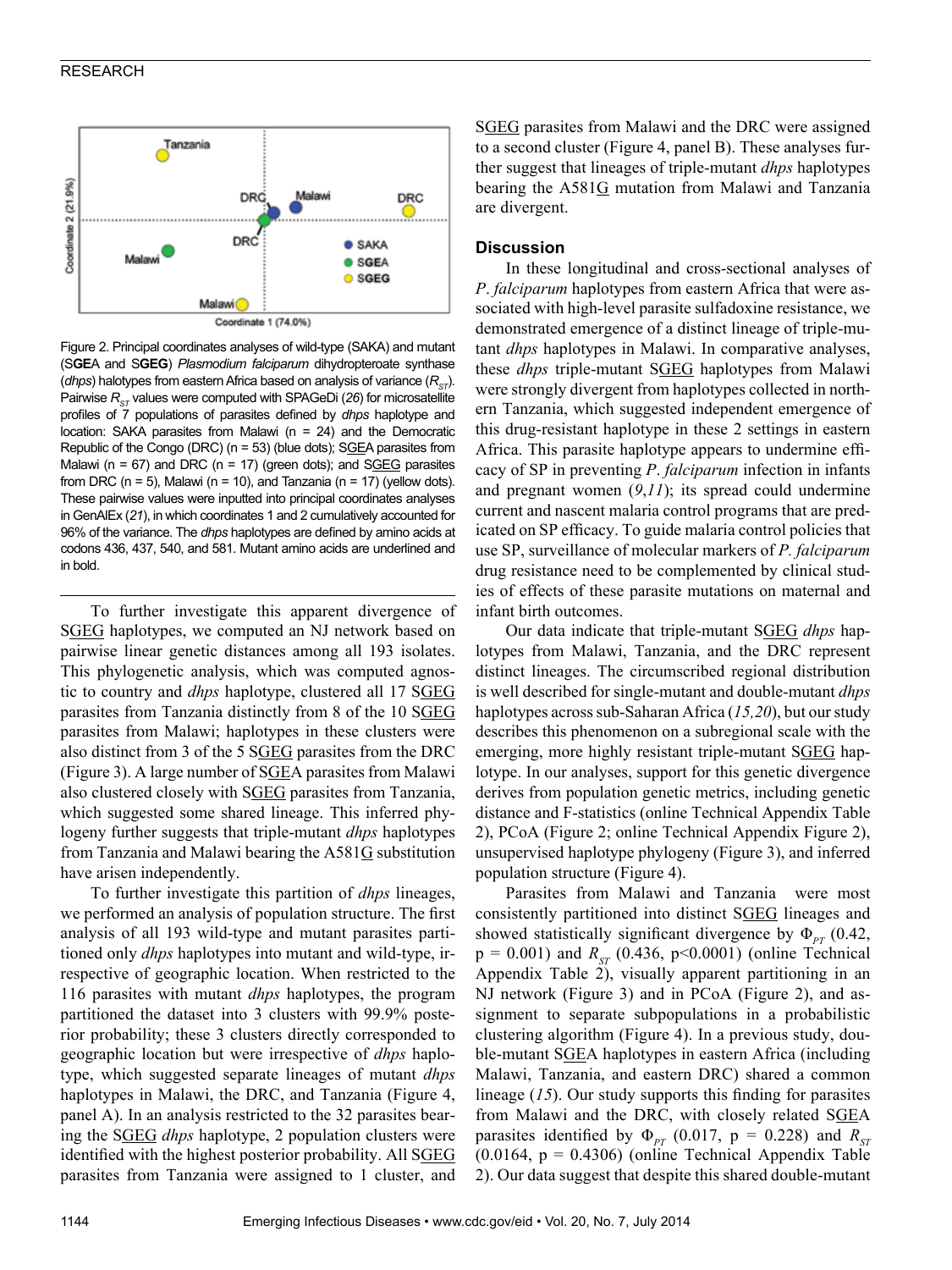

Figure 3. Neighbor-joining network of *Plasmodium falciparum* wild-type (SAKA) and mutant (SGEA and SGEG) dihydropteroate synthase (*dhps*) haplotypes, eastern Africa. Pairwise linear genetic distances among 193 parasite isolates were computed in GenAlEx (*21*) inputted into PHYLIP v3.67 (*27,28*) to calculate an unrooted neighborjoining tree, and rendered in R v3.0.1 (http://www.r-project.org/) by using the ape package. For visualization, branch lengths were uniformly lengthened if not equal to 0. The *dhps* haplotypes are defined by amino acids at codons 436, 437, 540, and 581. Mutant amino acids are underlined and in bold. DRC, the Democratic Republic of the Congo.

*dhps* haplotype, the additional  $A581G$  mutation has arisen independently in different locations in, at least, Malawi and Tanzania.

Recent studies of pregnant women have implicated parasites bearing the SGEG *dhps* haplotype with undermining the efficacy of IPTp-SP (J. Gutman et al., unpub. data, *33*) and possibly exacerbating placental infection in women who received IPTp-SP (*12*). Despite these findings, results of various studies are inconsistent regarding the effect of the SGEG haplotype on IPTp-SP. On a population level, IPTp-SP appears to retain some efficacy in preventing low birthweight in infants in studies in Malawi, where the SGEG haplotype is just emerging (*35*), but not in northern Tanzania, where SGEG parasites are more prevalent (*9*). On an individual level, IPTp-SP is less effective at preventing peripheral parasitemia at delivery caused by parasites bearing the SGEG haplotype in Malawi (J. Gutman et al., unpub. data), but IPTp-SP was implicated as exacerbating placental parasite density and inflammation in the presence of SGEG parasites in Tanzania (*12*). These inconsistencies in ecologic studies may derive from different frequencies of the  $A581G$  mutation in parasite populations in the 2 settings.

A second explanation for the differences is that these effects might be derived from additional mutations that are associated with genotyped loci caused either by different genetic backgrounds or linkage disequilibrium. Such

mutations may be hypothesized to exist in the *dhps* gene itself, in loci which mediate DHPS expression and thereby parasite fitness in the presence of drug, or in heretofore undescribed mediators of pathogenesis. In areas in which parasites bearing the SGEG haplotypes are emerging, studies of parasite genomics and phenotypes can further investigate these possibilities.

Our results suggest atypical spread in Africa of parasite haplotypes conferring sulfadoxine resistance: haplotypes that confer resistance to chloroquine (*13*) and pyrimethamine (*14*) appear to have limited origins and are believed to have spread across Africa largely by gene flow. Similarly, a previous global survey of *dhps* haplotypes suggested that resistant lineages originated in Southeast Asia and migrated to Africa (*17*), although this study did not include any parasites from Africa with the SGEG *dhp*s haplotype. In contrast, our data support the local origination and emergence of this highly resistant haplotype, similar to rare resistant *dhfr* haplotypes (*36*). This phenomenon for *dhps* has been most clearly described on a fine scale in Southeast Asia (*16*), and our data support a similar process in eastern Africa.

This model is further supported by our longitudinal sampling and testing of parasite specimens in Malawi during 1997–2010. During this period, SGEG haplotypes arose after SGEA haplotypes had achieved near fixation.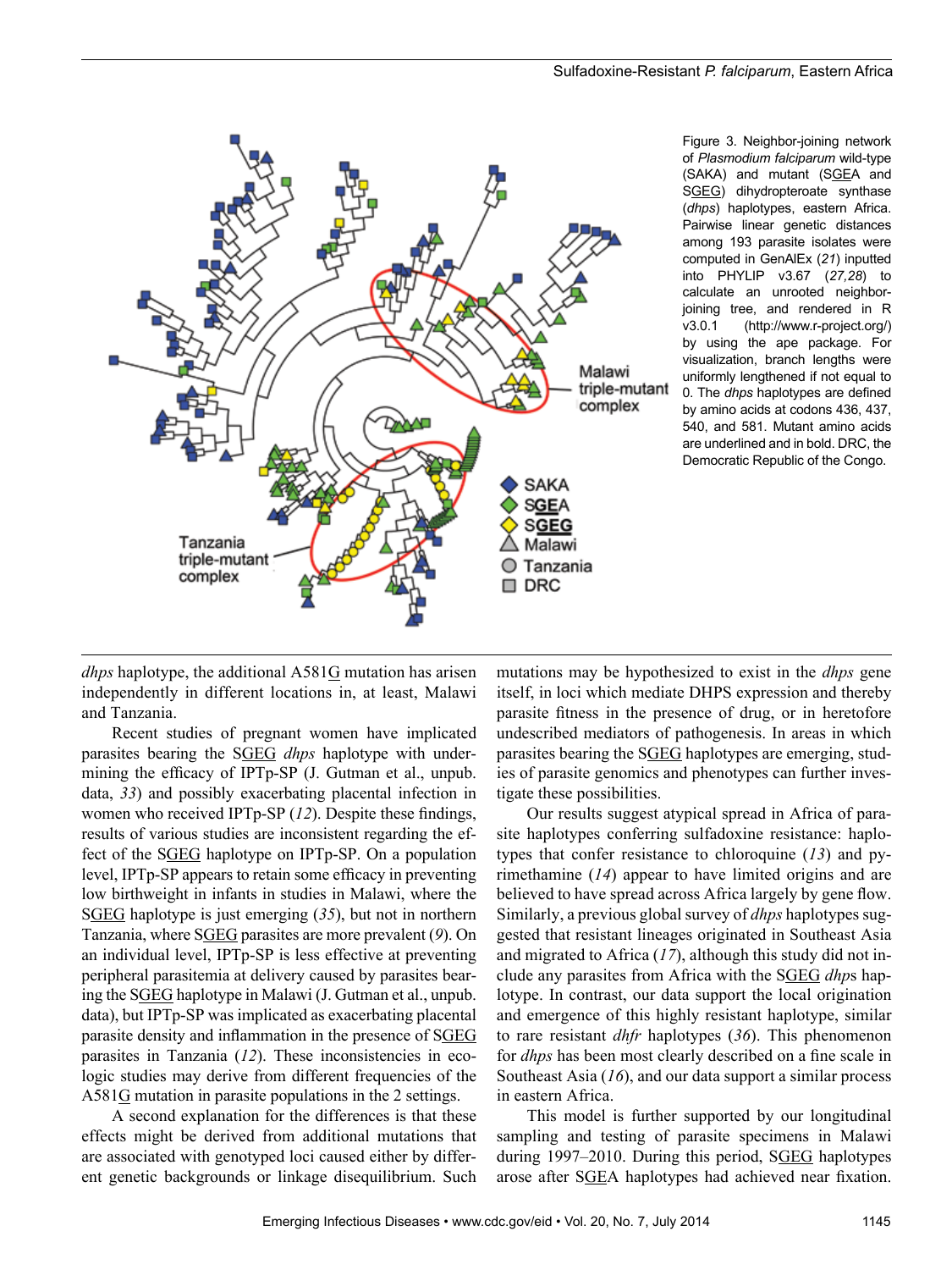

Figure 4. Predicted population structure of *Plasmodium falciparum* parasites from eastern Africa among those with A) double-mutant (S**GE**A) or triple-mutant (S**GEG**) dihydropteroate synthase (*dhps*) haplotypes and B) those with only the triple-mutant S**GEG** *dhps* haplotype. Estimations of number of populations and assignments of individual parasites to clusters were computed with STRUCTURE (*29,30*) by using a burn-in period of 10,000 and 10,000 iterations and models that assume no admixture and which use prior information related to location because of sparse data and likely subtle structure. Each vertical bar represents an individual parasite, and the color of each bar indicates the likelihood of membership in the subpopulation indicated by the color. The *dhps* haplotypes are defined by amino acids at codons 436, 437, 540, and 581. Mutant amino acids are underlined and in bold. A) Analysis of 116 parasites from Malawi, the Democratic Republic of the Congo (DRC), and Tanzania with either S**GE**A or S**GEG** *dhps* haplotypes. The posterior probability was 99.9% of the existence of 3 population clusters that are indicated by the color. B) A similar analysis restricted to 32 parasites with only the S**GEG** *dhps* haplotype from Malawi, DRC, and Tanzania. The division into 2 populations indicated by the color was supported by a posterior probability of 41%, which is higher than for those of other a priori population sizes tested.

This observation could have been caused by importation of a new parasite population bearing the SGEG *dhps* haplotype or by  $A581G$  mutation in the existing parasite population. Our data suggest that the mutation accounts for appearance of the SGEG haplotype because of the close relationship among mutant haplotypes both computationally by Φ<sub>*PT*</sub> and visually in a median-joining network (Figure 1), which suggests that SGEA haplotypes gave rise to SGEG haplotypes in Malawi.

What are the implications of our findings for IPTp-SP? IPTp-SP is still used extensively in settings in eastern and southern Africa that have prevalent parasite resistance. Failures of IPTp-SP have prompted investigations to define the prevalence of the  $A581G$  mutation (37) and to more closely investigate its potential for modifying the beneficial effect of IPTp-SP. Our results have 2 practical implications for these investigations. First, these data suggest that the

SGEG haplotype may arise where a SGEA haplotype is circulating without requiring the importation of a new mutant haplotype. Therefore, even in settings without major migration of parasites, continued use of sulfadoxine or other sulfonamides may promote emergence of this haplotype. Molecular surveillance is critical for detecting this step. Second, given the differing effects of parasites bearing the SGEG haplotype on IPTp-SP among settings, it would appear prudent to supplement molecular surveillance for the *dhps* A581G mutation in areas where it is present by studies of its effects on pregnant women and their infants and other clinical outcomes.

Our study has several limitations. First, the number of available parasites bearing the SGEG haplotype is limited. These parasites have emerged only recently in Africa, precluding a more widespread analysis. Second, we did not have SGEA parasites from Tanzania against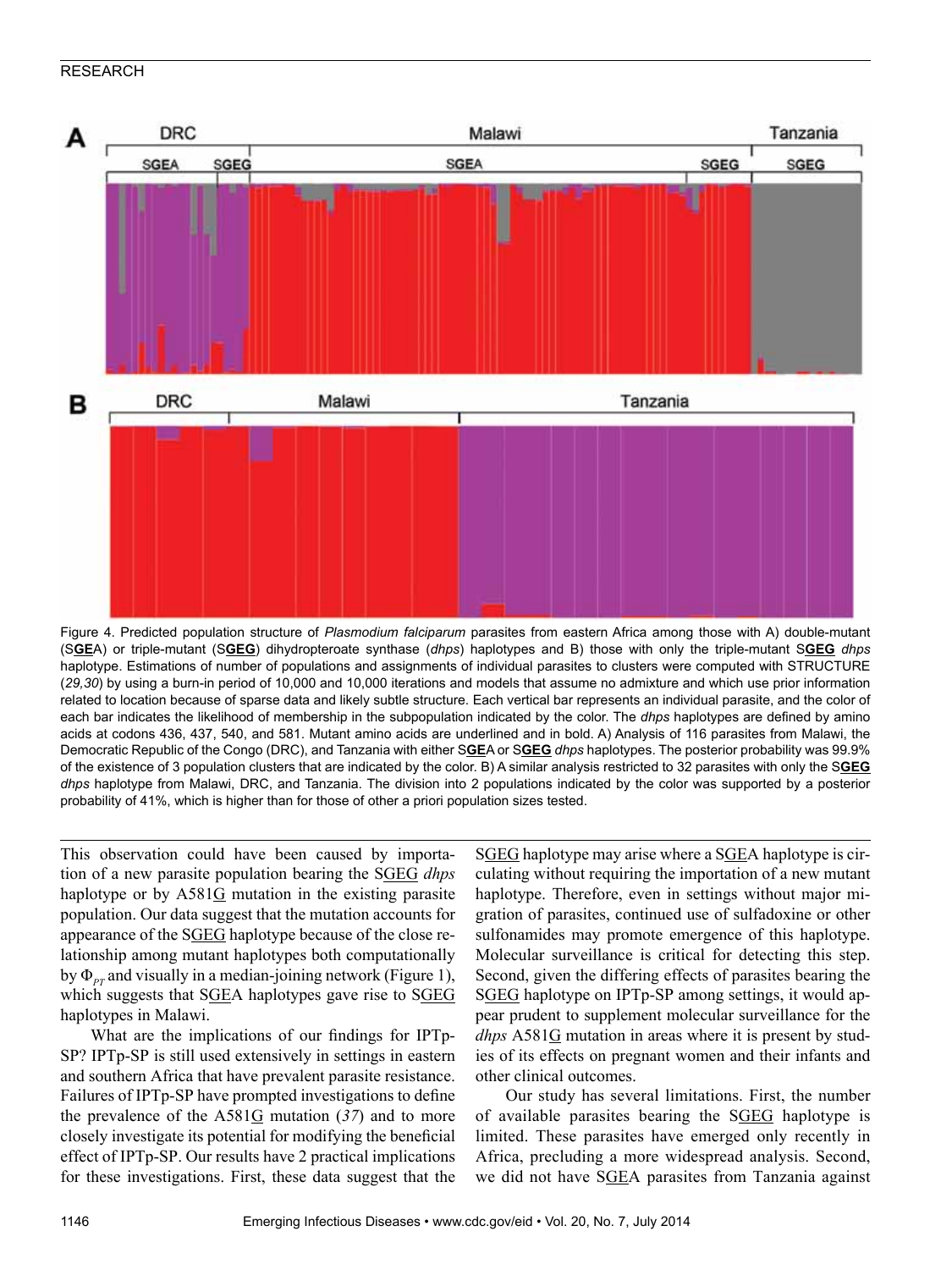which to compare microsatellite profiles of the SGEG parasites. Third, these SGEG parasites were collected in different clinical studies in different years; the 2 principal populations of parasites were collected from women giving birth in Malawi and Tanzania during 2002–2010 and are therefore quite similar.

These analyses of malaria parasites in eastern Africa support a model of local origination and propagation of triple-mutant SGEG *P. falciparum dhps* haplotypes that confer high levels of resistance to sulfadoxine. Recent evidence indicates that these haplotypes abrogate the efficacy of SP use to prevent malaria among pregnant women and their infants in eastern Africa. Integrated clinical and molecular surveillance for these mutations in parasite populations is critical to assess the durability of prevention programs that use SP. These efforts should be complemented with ongoing investigations of more effective methods to protect vulnerable populations from malaria.

#### **Acknowledgments**

We thank Jaymin Patel, Jon Juliano, Christian Parobek, Venkatachalam Udhayakumar, and Mohammed Tauqeer Alam for providing laboratory assistance and helpful discussions, and the persons who participated in the clinical studies.

M.F. and P.E.D. were supported by the Intramural Research Program of the National Institute of Allergy and Infectious Diseases, National Institutes of Health.

Dr Taylor is an infectious disease specialist at Duke University Medical Center, Durham, North Carolina. His research interests are malaria drug resistance and pathogenesis.

### **References**

- 1 Sridaran S, McClintock SK, Syphard LM, Herman KM, Barnwell JW, Udhayakumar V. Anti-folate drug resistance in Africa: meta-analysis of reported dihydrofolate reductase (dhfr) and dihydropteroate synthase (*dhps*) mutant genotype frequencies in African *Plasmodium falciparum* parasite populations. Malar J. 2010;9:247. http://dx.doi.org/10.1186/1475-2875-9-247
- 2. Aponte JJ, Schellenberg D, Egan A, Breckenridge A, Carneiro I, Critchley J, et al. Efficacy and safety of intermittent preventive treatment with sulfadoxine-pyrimethamine for malaria in African infants: a pooled analysis of six randomised, placebo-controlled trials. Lancet. 2009;374:1533–42. http://dx.doi.org/10.1016/S0140- 6736(09)61258-7
- 3. Dicko A, Diallo AI, Tembine I, Dicko Y, Dara N, Sidibe Y, et al. Intermittent preventive treatment of malaria provides substantial protection against malaria in children already protected by an insecticide-treated bednet in Mali: a randomised, double-blind, placebo-controlled trial. PLoS Med. 2011;8:e1000407. http://dx.doi. org/10.1371/journal.pmed.1000407
- 4. Konaté AT, Yaro JB, Ouedraogo AZ, Diarra A, Gansane A, Soulama I, et al. Intermittent preventive treatment of malaria provides substantial protection against malaria in children already protected by an insecticide-treated bednet in Burkina Faso: a randomised, double-blind, placebo-controlled trial. PLoS Med. 2011;8:e1000408.

http://dx.doi.org/10.1371/journal.pmed.1000408

- 5. World Health Organization. WHO policy recommendation on intermittent preventive treatment during infancy with sulfadoxinepyrimethamine (SP-IPTi) for *Plasmodium falciparum* malaria control in Africa 2010 [cited 2014 Apr 11]. http://www.who.int/malaria/ news/WHO\_policy\_recommendation\_IPTi\_032010.pdf
- 6. World Health Organization. WHO policy recommendation: seasonal malaria chemoprevention (SMC) for *Plasmodium falciparum* malaria control in highly seasonal transmission areas of the Sahel sub-region in Africa 2012 [cited 2014 Apr 11]. http://www.who.int/ malaria/publications/atoz/who\_smc\_policy\_recommendation/en/
- 7. World Health Organization. WHO policy brief for the implementation of intermittent preventive treatment of malaria in pregnancy using sulfadoxine-pyrimethamine (IPTp-SP) 2013. [cited 2014 Apr 11]. http://www.who.int/malaria/publications/atoz/Policy\_ brief IPTp-SP implementation 11april2013.pdf
- 8. Feng G, Simpson JA, Chaluluka E, Molyneux ME, Rogerson SJ. Decreasing burden of malaria in pregnancy in Malawian women and its relationship to use of intermittent preventive therapy or bed nets. PLoS ONE. 2010;5:e12012. http://dx.doi.org/10.1371/journal. pone.0012012
- 9. Harrington WE, Mutabingwa TK, Kabyemela E, Fried M, Duffy PE. Intermittent treatment to prevent pregnancy malaria does not confer benefit in an area of widespread drug resistance. Clin Infect Dis. 2011;53:224–30. http://dx.doi.org/10.1093/cid/cir376
- 10. Kublin JG, Dzinjalamala FK, Kamwendo DD, Malkin EM, Cortese JF, Martino LM, et al. Molecular markers for failure of sulfadoxinepyrimethamine and chlorproguanil-dapsone treatment of *Plasmodium falciparum* malaria. J Infect Dis. 2002;185:380–8. http://dx.doi. org/10.1086/338566
- 11. Gosling RD, Gesase S, Mosha JF, Carneiro I, Hashim R, Lemnge M, et al. Protective efficacy and safety of three antimalarial regimens for intermittent preventive treatment for malaria in infants: a randomised, double-blind, placebo-controlled trial. Lancet. 2009;374:1521–32. http://dx.doi.org/10.1016/S0140-6736(09)60997-1
- 12. Harrington WE, Mutabingwa TK, Muehlenbachs A, Sorensen B, Bolla MC, Fried M, et al. Competitive facilitation of drugresistant *Plasmodium falciparum* malaria parasites in pregnant women who receive preventive treatment. Proc Natl Acad Sci U S A. 2009;106:9027–32. http://dx.doi.org/10.1073/pnas.0901415106
- 13. Wootton JC, Feng X, Ferdig MT, Cooper RA, Mu J, Baruch DI, et al. Genetic diversity and chloroquine selective sweeps in *Plasmodium falciparum*. Nature. 2002;418:320–3. http://dx.doi.org/10.1038/ nature00813
- 14. Roper C, Pearce R, Nair S, Sharp B, Nosten F, Anderson T. Intercontinental spread of pyrimethamine-resistant malaria. Science. 2004;305:1124. http://dx.doi.org/10.1126/science.1098876
- 15. Pearce RJ, Pota H, Evehe MS, Bâ el-H, Mombo-Ngoma G, Malisa AL, et al. Multiple origins and regional dispersal of resistant *dhps* in African *Plasmodium falciparum* malaria. PLoS Med. 2009;6:e1000055. http://dx.doi.org/10.1371/journal.pmed.1000055
- 16. Vinayak S, Alam MT, Mixson-Hayden T, McCollum AM, Sem R, Shah NK, et al. Origin and evolution of sulfadoxine resistant *Plasmodium falciparum*. PLoS Pathog. 2010;6:e1000830. http:// dx.doi.org/10.1371/journal.ppat.1000830
- 17. Mita T, Venkatesan M, Ohashi J, Culleton R, Takahashi N, Tsukahara T, et al. Limited geographical origin and global spread of sulfadoxine-resistant dhps alleles in *Plasmodium falciparum* populations. J Infect Dis. 2011;204:1980–8. http://dx.doi. org/10.1093/infdis/jir664
- 18. Taylor SM, Antonia AL, Chaluluka E, Mwapasa V, Feng G, Molyneux ME, et al. Antenatal receipt of sulfadoxine-pyrimethamine does not exacerbate pregnancy-associated malaria despite the expansion of drug-resistant *Plasmodium falciparum*: clinical outcomes from the QuEERPAM study. Clin Infect Dis. 2012;55:42– 50. http://dx.doi.org/10.1093/cid/cis301